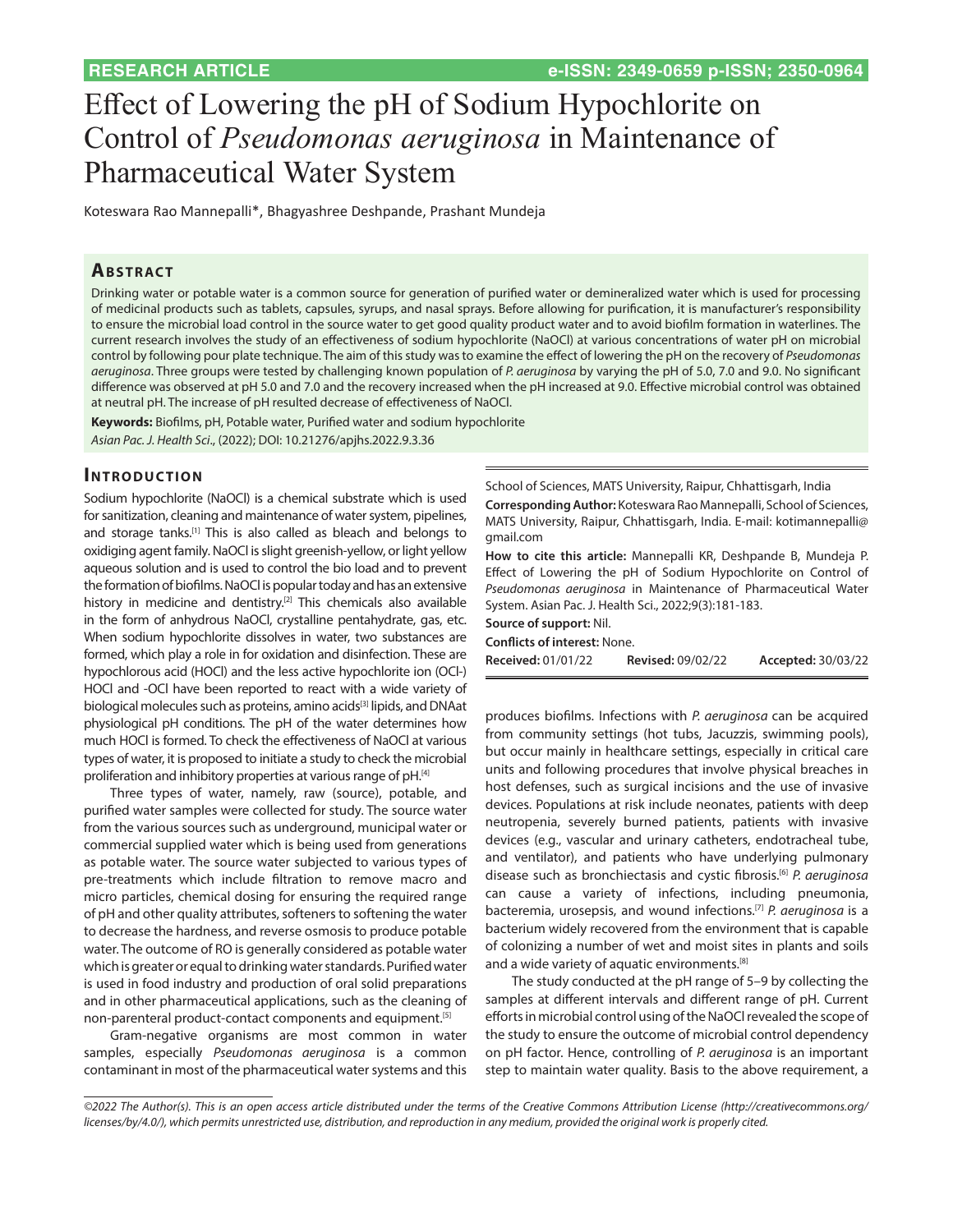study was performed to evaluate the effect of treated water pH on control of *P. aeruginosa*.

# **MATERIALS AND METHODS**

All the media and chemicals used for the present study were of HiMedia laboratories, India. NaOCl procured from Sigma Aldrich, USA.[9]

#### **Sample Collection and Testing Plan**

Three water different samples raw (source water), potable, and purified water were collected for 3 consecutive days in the month of September 2020 by following the aseptic conditions in a sterile container and stored at 2–8°C. The required media were prepared and sterilized at 121°C for 25 min.[10]

#### **Sample Treatment**

The water samples were treated with NaOCl to maintain chlorine content at 4 ppm. These samples were divided as three sets and adjusted the pH of each sample by adding 0.1 N HCl and 0.1 N NaOH.

#### **Media Preparation**

R2A agar media prepared using dehydrated media and sterilized at 121°C for 20 min for sterilization.<sup>[11]</sup>

#### **Inoculum**

Standard Microbial culture *P. aeruginosa* NCTC12924[12] selected for the study. The known concentration of culture (standardized inoculum) prepared to obtain final concentration of inoculum population as 50 cfu/ml and used for performing study.[13]

### **Inoculation**

The standard culture of 0.1 inoculated to each Petri plate in duplicates and added R2A agar media and allowed for solidification. After addition of culture added approximately 20–25 ml of media by following pour plate technique to count, the number of colonyforming bacteria recovered from each type of sample subjected for study.

### **Positive Control and Negative Control**

Simultaneous to test control performed a positive control by adding standard culture to serve as positive control. Negative control prepared by adding media to a sterile Petri plate.

#### **Procedure**

Total 4 sterile tubes used for the study, 1 tube containing 10 ml of sterile saline inoculated with *P. aeruginosa* to serve as positive control. Remaining three sample preparations performed for each type of sample to attain pH 5.0, pH 7.0, and pH 9.0 samples. The samples are subjected for testing by following pour plate technique for source water, potable water, and purified water. Each sample inoculated with a standardized inoculum by ensuring the concentration of inoculum should not more than 100 cfu/ml *P. aeruginosa* NCTC 12924 and allowed for 1-h contact time. After contact time, each type of sample has been plated 1 ml in a sterile Petri plates in duplicates and added 20–25 ml of R2A molten agar which is maintained at 45°C After adding media, plates were rotated clockwise and anticlockwise subjected for incubated at 30–35°C for 5 days.[14]

# **RESULTS AND DISCUSSION**

The test control samples shown variation of recovery at different pH and based on type of water. Three different samples did not show acceptable recovery at pH 5.0 and pH 7.0. The results of three days were observed in similar trend<sup>[15]</sup> (Tables 1 and 2). Based on the observations, it is noticed that the pH 5.0 & 7.0 controls the Pseudomonas aeruginosa, and recovery observed at pH 9.0 updated (Table 1) and the % of recovery observed calculated (Table 2). Also, the recovery percentages are increased in potable and source water respectively compared with purified water observed no change by increasing the pH from 5 to 6.[16]

# **Results of** *P. aeruginosa* **Recovered at Various pH Ranges**

| <b>Table 1:</b> The source water results at various pH levels |                       |           |                |          |                           |                |          |                |                |      |
|---------------------------------------------------------------|-----------------------|-----------|----------------|----------|---------------------------|----------------|----------|----------------|----------------|------|
| Day                                                           | Type of water         | pH 5.0    |                | pH 7.0   |                           |                | pH 9.0   |                |                |      |
|                                                               |                       | (cfu/ml)  |                | (cfu/ml) |                           |                | (cfu/ml) |                |                |      |
|                                                               |                       | P 1       | P <sub>2</sub> | Avg.     | P 1                       | P <sub>2</sub> | Avg.     | P <sub>1</sub> | P <sub>2</sub> | Avg. |
| Day 1                                                         | Source water          | 02        | 04             | 03       | 06                        | 02             | 04       | 25             | 32             | 29   |
|                                                               | Potable water         | 01        | 00             | 01       | 08                        | 06             | 07       | 15             | 22             | 19   |
|                                                               | Purified water        | 00        | 00             | 00       | 03                        | 05             | 04       | 16             | 9              | 13   |
|                                                               | Positive              | 52        | 56             | 54       | Standardcfu = 50/0.1 ml   |                |          |                |                |      |
|                                                               | control               |           |                |          |                           |                |          |                |                |      |
|                                                               | Negative              | No growth |                |          | Not applicable            |                |          |                |                |      |
|                                                               | control               |           |                |          |                           |                |          |                |                |      |
| Day 2                                                         | Source water          | 00        | 03             | 03       | 12                        | 05             | 09       | 36             | 27             | 32   |
|                                                               | Potable water         | 01        | 02             | 02       | 06                        | 06             | 06       | 29             | 22             | 26   |
|                                                               | <b>Purified water</b> | 03        | 00             | 03       | 00                        | 00             | 00       | 15             | 25             | 20   |
|                                                               | Positive              | 48        | 51             | 50       | Standardcfu = $50/0.1$ ml |                |          |                |                |      |
|                                                               | control               |           |                |          |                           |                |          |                |                |      |
|                                                               | Negative              | No growth |                |          |                           | Not applicable |          |                |                |      |
|                                                               | control               |           |                |          |                           |                |          |                |                |      |
| Day 3                                                         | Source water          | 06        | 04             | 05       | 04                        | 09             | 07       | 18             | 22             | 20   |
|                                                               | Potable water         | 04        | 01             | 03       | 02                        | 00             | 02       | 31             | 21             | 26   |
|                                                               | Purified water        | 00        | 02             | 02       | 01                        | 01             | 01       | 14             | 17             | 16   |
|                                                               | Positive              | 42        | 56             | 49       | Standardcfu = $50/0.1$ ml |                |          |                |                |      |
|                                                               | control               |           |                |          |                           |                |          |                |                |      |
|                                                               | Negative              | No growth |                |          | Not applicable            |                |          |                |                |      |
|                                                               | control               |           |                |          |                           |                |          |                |                |      |

P 1: Plate 1, P 2: Plate 2, Avg.: Average cfu of plate 1 and plate 2.

The percentage of recovery calculated using following formula.

#### *The Average cfu observed*

% of recovery observed =  $\frac{in \: sample \: control}{Positive \: control (Challenged \: ctu)} \times 100$ 

% of Recovery Observed: % of Recovery Observed has been calculated by using above formula and observations are tabulated below.